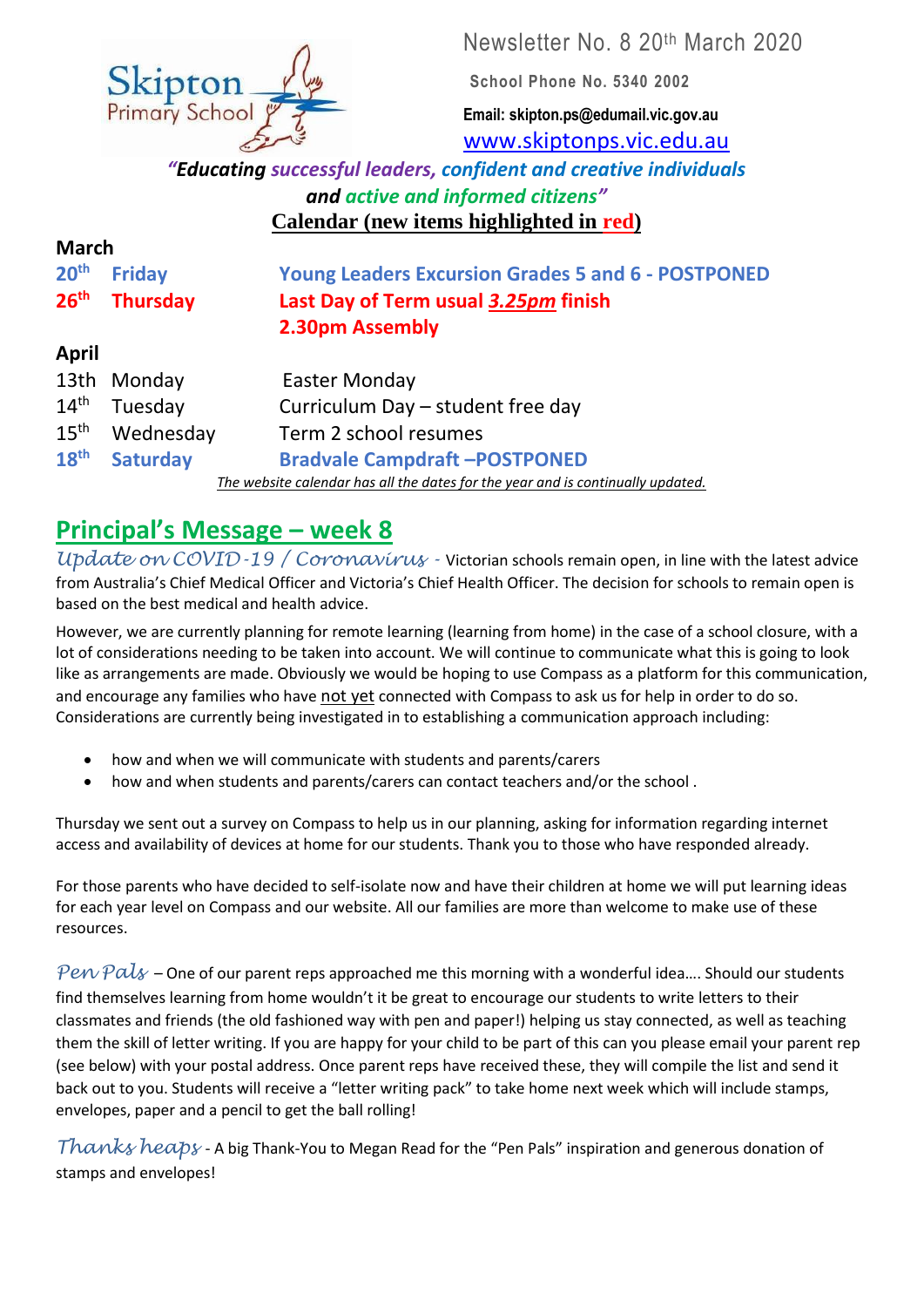### *Final Assembly* –

Unfortunately due to our current situation we have made the decision to cancel our assembly on *Thursday 26th March*.

School leaders will be presented with their badges today in class. Congratulations to all of our leaders for 2020!

Our *Easter raffle* will still be drawn next Thursday and prizes sent home with children at the end of the day. A reminder that this is the last day of term and will finish at normal time of 3:25pm.



*Well-being* - The coronavirus is certainly present and in our minds all through the day as society reacts to the changing conditions. This is no different for your children and we encourage you to read the information and/or follow the links from this reputable organisation - Unicef, Australia.

### **How to talk to your children about coronavirus (COVID-19)**



Eight tips to help comfort and protect children.

#### **1. Ask open questions and listen**

Start by inviting your child to talk about the issue. Find out how much they already know and follow their lead. If they are particularly young and haven't already heard about the outbreak, you may not need to raise the issue – just take the chance to remind them about good hygiene practices without introducing new fears.

Make sure you are in a safe environment and allow your child to talk freely. Drawing, stories and other activities may help to open up a discussion.

Most importantly, don't minimize or avoid their concerns. Be sure to acknowledge their feelings and assure them that it's natural to feel scared about these things. Demonstrate that you're listening by giving them your full attention, and make sure they understand that they can talk to you and their teachers whenever they like.

#### **2. Be honest: explain the truth in a child-friendly way**

Children have a right to truthful information about what's going on in the world, but adults also have a responsibility to keep them safe from distress. Use age-appropriate language, watch their reactions, and be sensitive to their level of anxiety.

If you can't answer their questions, don't guess. Use it as an opportunity to explore the answers together.

#### **3. Show them how to protect themselves and their friends**

One of the best ways to keep children safe from coronavirus and other diseases is to simply encourage regular handwashing. It doesn't need to be a scary conversation. [Sing along with The Wiggles](https://www.facebook.com/thewiggles/videos/590854655103487/UzpfSTE5NTUzODUzMjQ1NjoxMDE1ODAyNDY1NTM0MjQ1Nw/) or [follow this dance](https://www.facebook.com/unicef/posts/199220537813698) to make learning fun.

You can also show children how to [cover a cough or a sneeze with their elbow](https://www.unicef.org/stories/novel-coronavirus-outbreak-what-parents-should-know#how-can-avoid-risk-infection), explain that it's best not to get too close to people who have those symptoms, and ask them to tell you if they start to feel like they have a fever, cough or are having difficulty breathing.

#### **4. Offer reassurance**

When we're seeing lots of troubling images on TV or online, it can sometimes feel like the crisis is all around us. Children may not distinguish between images on screen and their own personal reality, and they may believe they're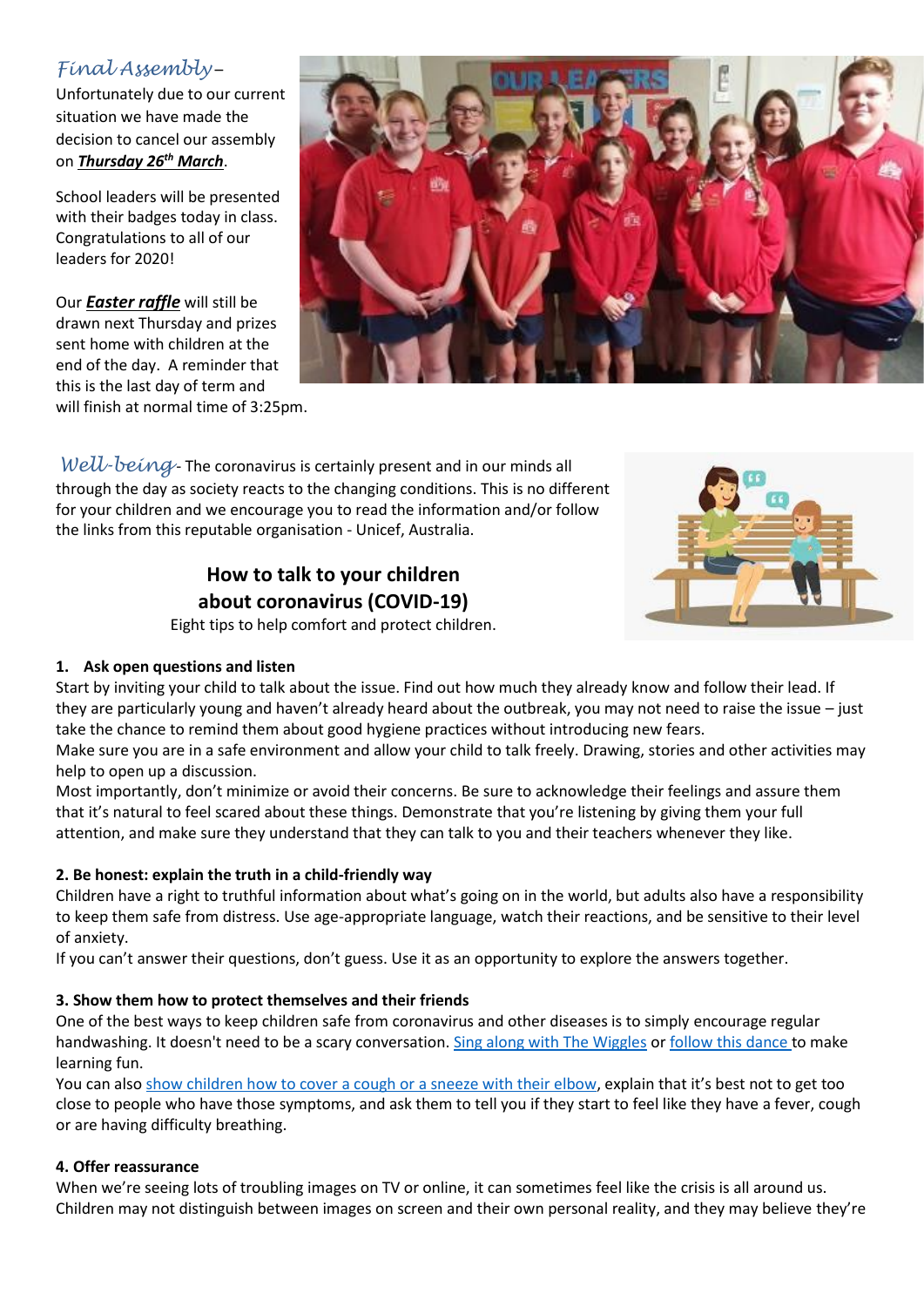in imminent danger. You can help your children cope with the stress by making opportunities for them to play and relax, when possible. Keep regular routines and schedules as much as possible, especially before they go to sleep, or help create new ones in a new environment.

If you are experiencing an outbreak in your area, remind your children that they are not likely to catch the disease that most people who do have coronavirus don't get very sick, and that lots of adults are working hard to keep your family safe.

If your child does feel unwell, explain that they have to stay at home/at the hospital because it is safer for them and their friends. Reassure them that you know it is hard (maybe scary or even boring) at times, but that following the rules will help keep everyone safe.

#### **5. Check if they are experiencing or spreading stigma**

The outbreak of coronavirus has brought with it numerous reports of racial discrimination around the world, so it's important to check that your children are neither experiencing nor contributing to bullying.

Explain that coronavirus has nothing to do with what someone looks like, where they are from or what language they speak.

#### **6. Look for the helpers**

It's important for children to know that people are helping each other with acts of kindness and generosity. Share stories of health workers, scientists and [young people,](https://www.voicesofyouth.org/covid-19-your-voices-against-stigma-and-discrimination) among others, who are working to stop the outbreak and keep the community safe. It can be a big comfort to know that compassionate people are taking action.

#### **7. Look after yourself**

You'll be able to help your kids better if you're coping, too. Children will pick up on your own response to the news, so it helps them to know you're calm and in control.

If you're feeling anxious or upset, take time for yourself and reach out to other family, friends and trusted people in your community. Make some time to do things that help you relax and recuperate.

#### **8. Close conversations with care**

It's important to know that we're not leaving children in a state of distress. As your conversation wraps up, try to gauge their level of anxiety by watching their body language, considering whether they're using their usual tone of voice and watching their breathing.

Remind your children that they can have other difficult conversations with you at any time. Remind them that you care, you're listening and that you're available whenever they're feeling worried.

#### Taken from:

<https://www.unicef.org.au/blog/news-and-insights/march-2020/how-to-talk-to-your-children-about-coronavirus>

## *Kind Regards, Bri .*

Parent Reps email addresses: Prep/One- Kate Medson: Katie 196@hotmail.com Grade 2/3 – Megan Read: megan@readfarming.com.au Grade 4- Tory Kennedy: victoriackennedy@gmail.com Grade 5/6 – Natalie Clark: Clark.Natalie.E@edumail.vic.gov.au

# **Garden Roster**

We ask that each family take a fortnight to come in when convenient and do some gardening. Jobs include mowing including the nature strip, weeding and sweeping paths. First name in list to coordinate please.

19th March – 1st April: Fiona Meek, Michelle McIntyre, Helen Purvis 2nd April – 15th April: Jimmy Collins, Tim Dunne, Chris Shady 16th April – 29th April: Anthony Mulcahy, Rosie Weatherly, Nina Swanson